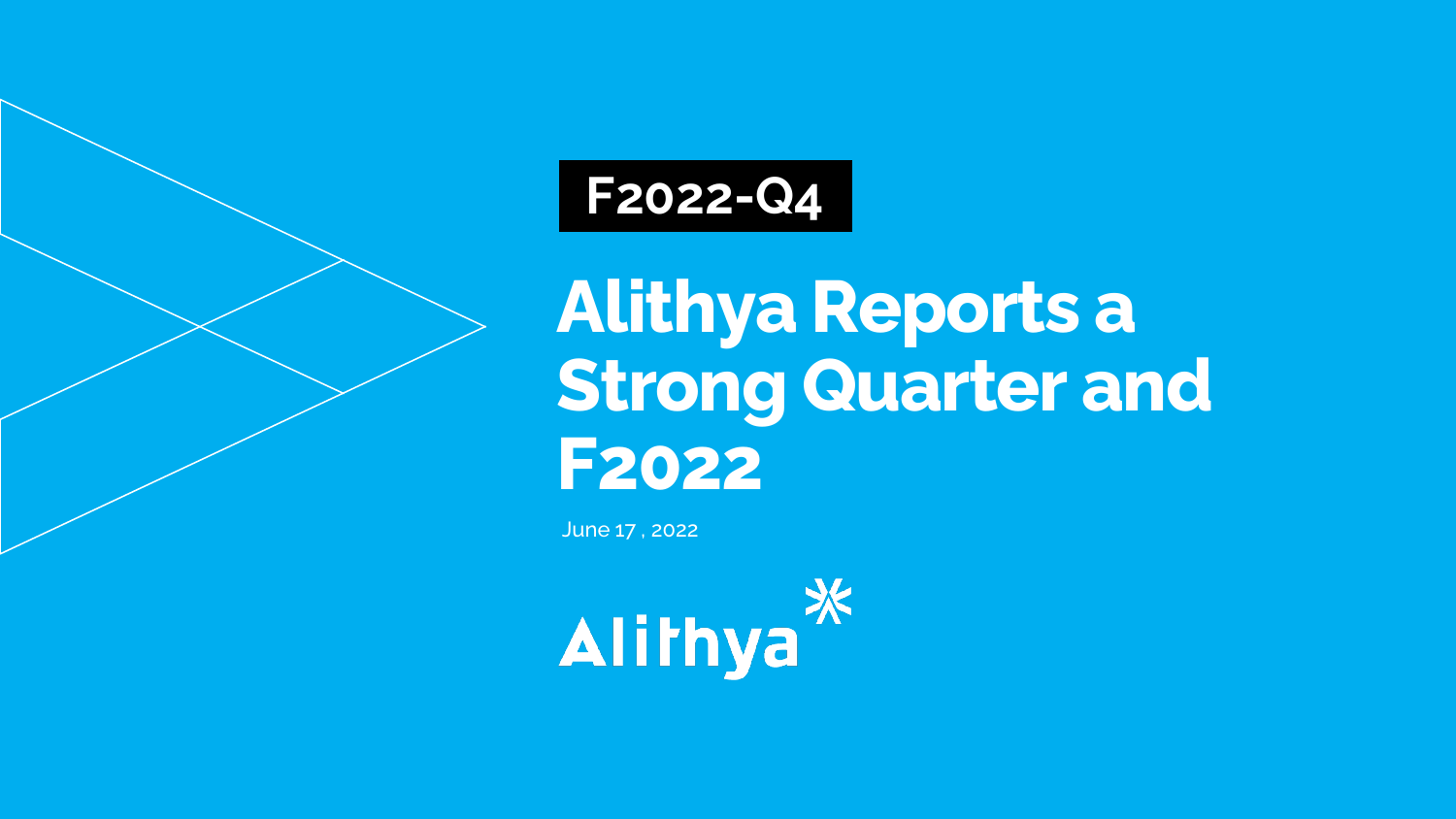## **FORWARD LOOKING STATEMENTS AND NON-IFRS MEASURES**

#### **Forward Looking Statements**

Our presentations may contain "forward-looking information" within the meaning of applicable Canadian securities laws and "forward-looking statements" within the meaning of the U.S. Private Securities Litigation Reform Act of 1995 and other applicable U.S. safe harbours (collectively "forward-looking statements"). These information and statements may include, without limitation, estimates, plans, expectations, opinions, forecasts, projections or other information and statements regarding the future growth, results of operations, performance and business prospects of Alithya that do not exclusively relate to historical facts or which refer to the characterizations of future events or circumstances, including information or statements regarding our ability to generate sufficient earnings to support our operations, our ability to develop new business, broaden the scope of our service offerings and enter into new contracts, our strategy, future operations, and prospects, our expectations regarding our financial performance, and the impact on Alithya of, and the response of Alithya to, the occurrence of the COVID-19 pandemic as well as other global economy events, if any.

Although management believes the expectations reflected in Alithya's forward-looking statements were reasonable as at the date they were made, forward-looking statements are based on the opinions, assumptions and estimates of management and, as such, are subject to a variety of risks and uncertainties and other factors, many of which are beyond Alithya's control, and which could cause actual events or results to differ materially from those expressed or implied in such statements. Such risks and uncertainties include but are not limited to those discussed in Alithya's Management's Discussion and Analysis ("MD&A") for the year ended March 31, 2022 as well as in other materials made public, including documents filed with Canadian and U.S. securities regulatory authorities from time to time and which are available on SEDAR at [www.sedar.com](http://www.sedar.com/) and EDGAR at [www.sec.gov](http://www.sec.gov/). Forward-looking statements contained herein are expressly qualified in their entirety by these cautionary statements and are made only as of the date of Alithya's MD&A for the year ended March 31, 2022. Alithya expressly disclaims any obligation to update or revise any forward-looking statements, or the factors or assumptions underlying them, whether as a result of new information, future events or otherwise, except as required by applicable law. Investors are cautioned not to place undue reliance on forward-looking statements since actual results may vary materially from them.

#### **Non-IFRS Measures**

Alithya reports its financial results in accordance with IFRS. Alithya uses a number of financial measures when assessing its results and measuring overall performance. Some of these financial measures are not calculated in accordance with IFRS. Regulation 52-112 respecting Non-IFRS and Other Financial Measures Disclosure ("Regulation 52-112") prescribes disclosure requirements that apply to the following types of measures used by Alithya: (i) non-IFRS financial measures; (ii) non-IFRS ratios; and (iii) supplemental financial measures.

In our presentations, the following non-IFRS and other financial measures are used: EBITDA; EBITDA Margin; Adjusted EBITDA; Adjusted EBITDA Margin; Constant Dollar Revenue; Constant Dollar Growth; Net Bank Borrowing; Gross Margin as a Percentage of Revenues; Selling, General and Administrative Expenses as a Percentage of Revenues; Bookings and Book-to-Bill Ratio. Additional details for these non-IFRS measures can be found in section 5, "Non-IFRS and Other Financial Measures" of Alithya's Management Discussion & Analysis ("MD&A") for the year ended March 31, 2022, filed on SEDAR at [www.sedar.com](http://www.sedar.com/) and EDGAR at [www.edgar.gov](http://www.edgar.gov), which includes explanations of the composition and usefulness of these non IFRS financial measures and non IFRS ratios. Reconciliations of non-IFRS measures and other financial measures to the most directly comparable IFRS measures are also provided in the MD&A. These measures do not have any standardized meaning prescribed by IFRS and are therefore unlikely to be comparable to similar measures presented by other companies. These measures should be considered as supplemental in nature and not as a substitute for the related financial information prepared in accordance with IFRS.

#### **All amounts are in Canadian dollars unless otherwise indicated.**

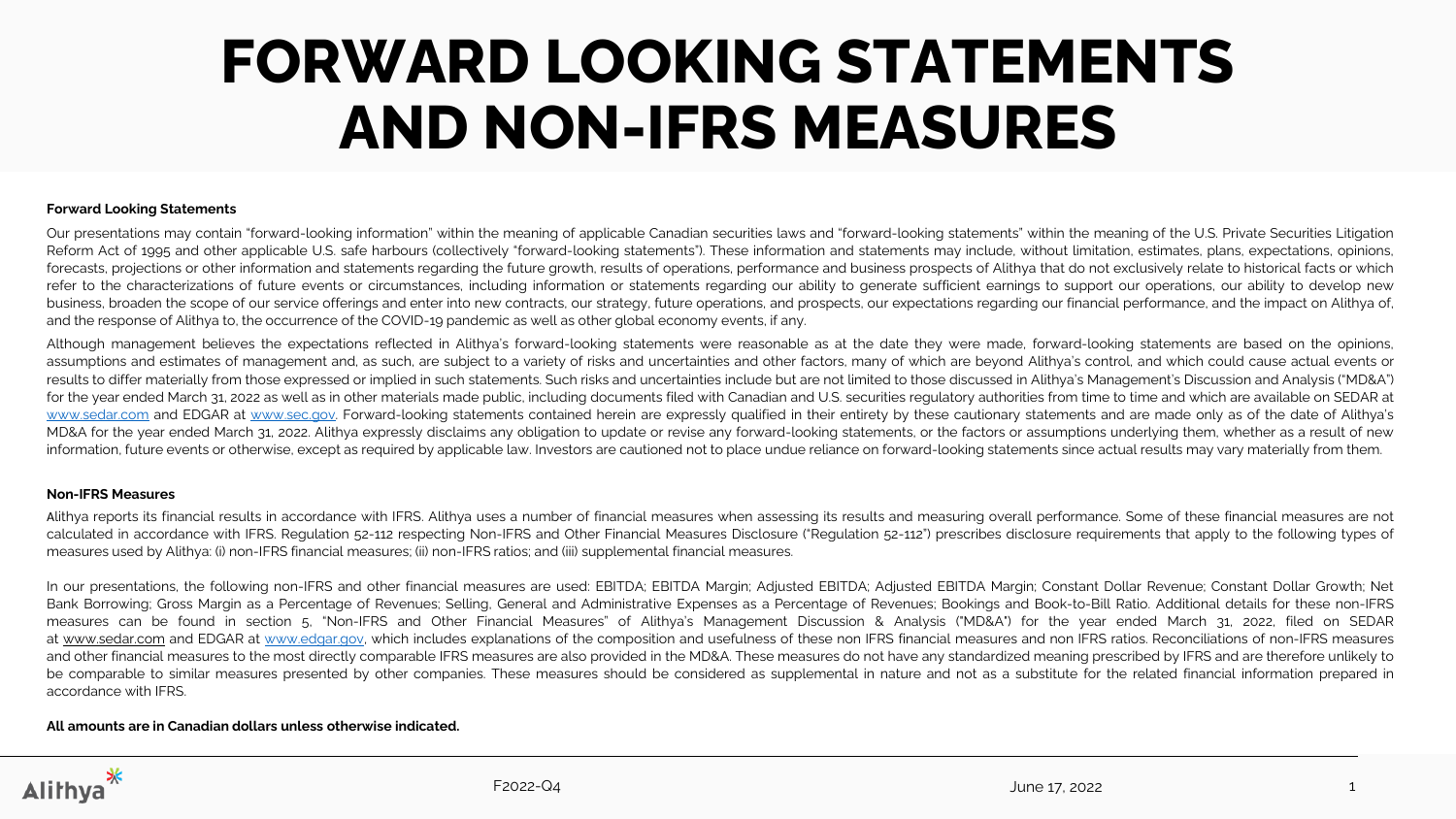

**PRESENTERS**



### **P A U L R A Y M O N D PRESIDENT AND CHIEF EXECUTIVE OFFICER**



### **C L A U D E T H I B A U L T CHIEF FINANCIAL OFFICER**



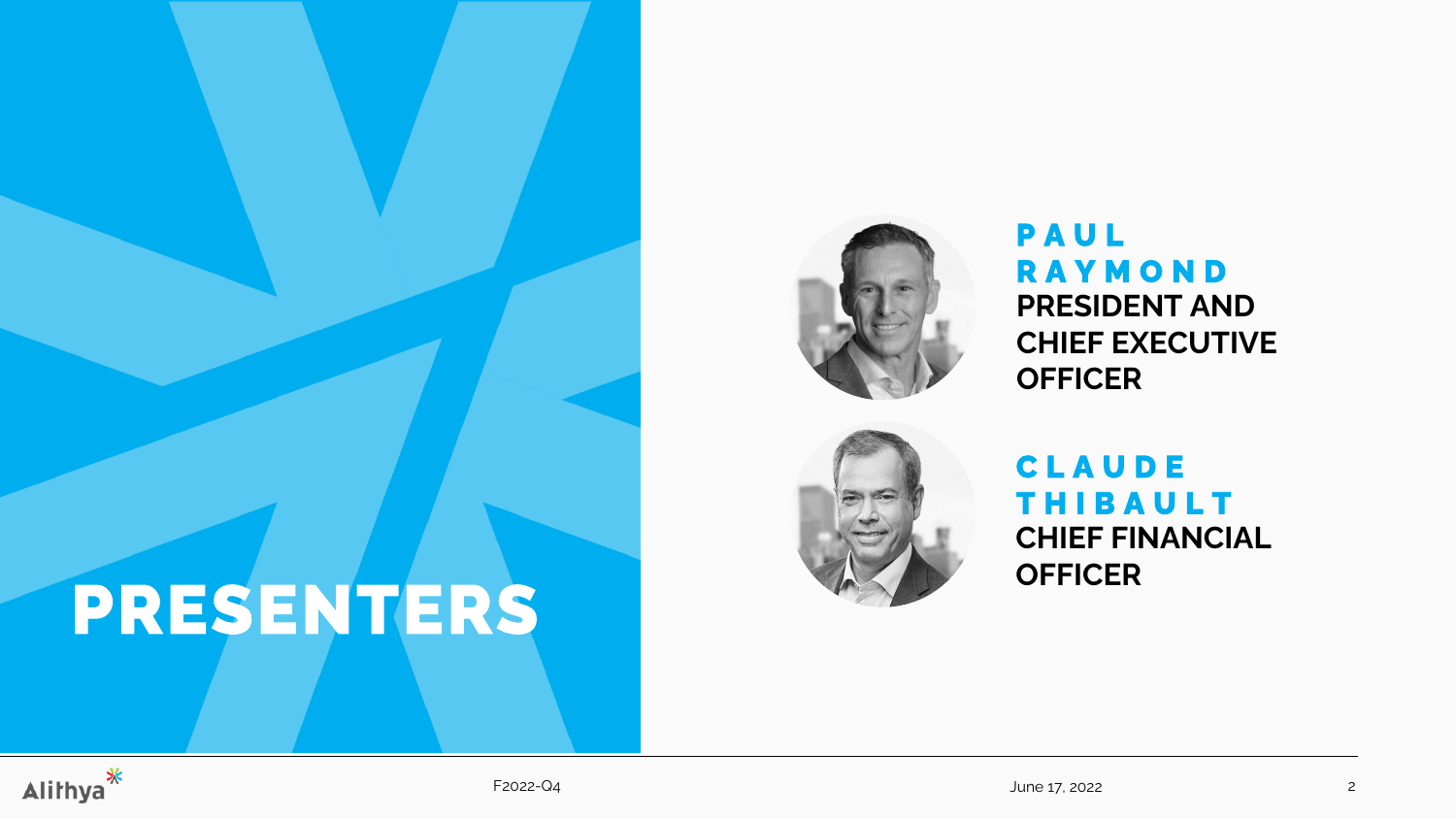## **OUR ACQUISITIONS ARE CATALYSTS FOR ORGANIC GROWTH**

| 2011<br><b>MANAGEMENT BUY-OUT</b>                      | 2015<br><b>TELUS' PROFESSIONAL</b><br><b>SERVICES</b><br><b>TELECOM &amp; PUBLIC SECTOR</b><br><b>OSI</b><br><b>IT &amp; RECRUITMENT</b><br><b>CAPACITY</b>  | 2017<br><b>SWI</b><br><b>RENEWABLE ENERGY,</b><br><b>FINANCE, BI &amp; ANALYTICS</b> | 2019<br><b>MATRICIS</b><br>IOT, IA, AIOT<br><b>TRAVERCENT</b><br><b>ORACLE CLOUD &amp;</b><br><b>HEALTHCARE</b>                                                                                         | 2021<br>R <sub>3</sub> D<br><b>IT MANAGEMENT</b><br><b>SERVICES &amp; DIGITAL</b><br><b>SOLUTIONS</b> |                                                                                                                                                                                                                                                                   |
|--------------------------------------------------------|--------------------------------------------------------------------------------------------------------------------------------------------------------------|--------------------------------------------------------------------------------------|---------------------------------------------------------------------------------------------------------------------------------------------------------------------------------------------------------|-------------------------------------------------------------------------------------------------------|-------------------------------------------------------------------------------------------------------------------------------------------------------------------------------------------------------------------------------------------------------------------|
| CREATION PHASE<br>1992<br><b>ORIGIN OF THE COMPANY</b> | DIVERSIFICATION PHASE<br>2012<br><b>NEW ALITHYA BRAND</b><br><b>SINAPSE</b><br><b>STRATEGIC CONSULTING.</b><br><b>AND PUBLIC SECTOR</b><br><b>EXPERIENCE</b> | 2016<br><b>PRO2P</b><br><b>ORACLE ERP EXPERTISE</b>                                  | CONSOLIDATION & ACCELERATION PHASE<br>2018<br><b>GOING PUBLIC</b><br><b>TELUS' MANAGED WEB</b><br><b>SERVICES</b><br><b>EDGEWATER TECHNOLOGY</b><br><b>MICROSOFT CLOUD &amp;</b><br><b>ORACLE CLOUD</b> | 2020<br><b>ASKIDA</b><br><b>QA. SOFTWARE</b><br><b>DEVELOPMENT AND</b><br><b>MODERNIZATION</b>        | 2022<br><b>VITALYST</b><br><b>MICROSOFT ADAPTIVE</b><br><b>LEARNING™ PLATFORM</b><br><b>TRAFIC3W</b><br><b>PUBLIC SECTOR AND</b><br>SOFTWARE DEVELOPMENT<br><b>DATUM</b><br><b>INSURANCE-FOCUSED</b><br><b>DIGITAL TRANSFORMATION</b><br><b>SERVICES PROVIDER</b> |

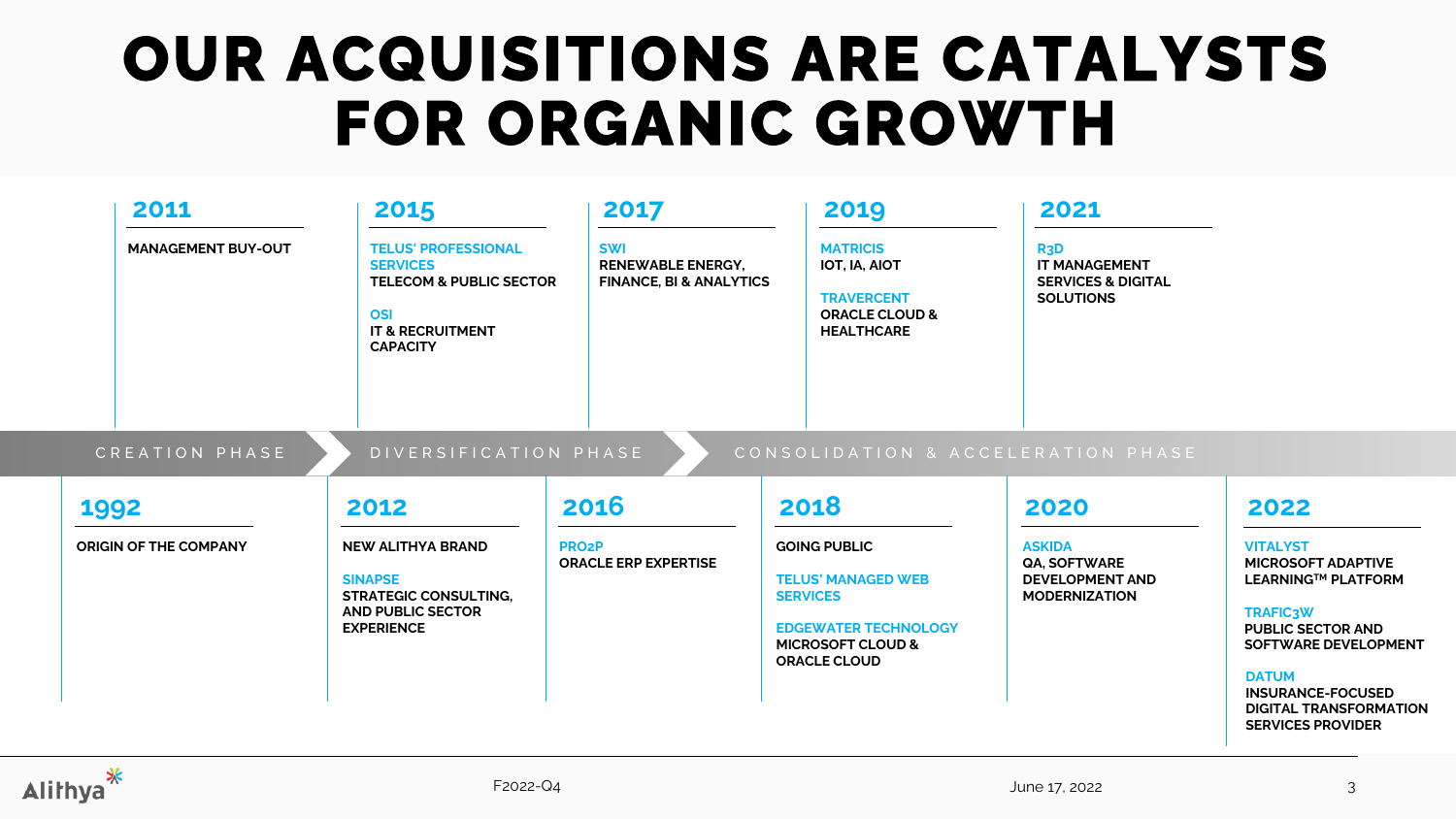## **DATUM AT A GLANCE**

**The closing of the transaction is** 

### **DATUM IS A LEADER IN DIGITAL TRANSFORMATION SERVICES FOR DATA-RICH INSURERS AND OTHER REGULATED ENTITIES SUCH AS STATE GOVERNMENTS**

### **6 of top 10 U.S. insurers**

currently served

### **+90% of revenues**

derived from insurers

### **32% Adjusted EBITDA margin**(1)

thereby enhancing Alithya's consolidated margin profile

### **Over 150**

employees globally

### **Revenues of \$22.7M in 2021**

with >40% recurring

### **14 proprietary products**

and cloud-based software as a service (SaaS) offering



- > Gold Level ECM and BPM Specialty Partner of IBM
- > PEGA 6 and PEGA 7 platform products, and PEGA frameworks

**expected to take place on July 1, 2022** 1. This is a non-IFRS financial measure without a standardized definition under IFRS, which may not be comparable to similar measures used by other issuers. "Adjusted EBITDA" refers issuers. "Adjusted EBITDA" refers to net income before adjusting for income tax expense (recovery), net financial expenses, foreign exchange, amortization of intangibles, depreciation of property and equipment and right-off-use assets, impairment of intangibles and goodwill, share-based compensation, business acquisition, integration and reorganization costs, internal ERP systems implementation, and other redundant and non-recurring items, as well as elements which will no longer occur, or at varying amounts, following the closing of the Datum acquisition by Alithya."Adjusted EBITDA Margin" refers to the percentage of total revenue that Adjusted EBITDA represents for a given period. Management believes that Adjusted EBITDA and Adjusted EBITDA Margin provide an indication of the results generated by Datum's main business activities prior to taking into consideration those items listed above. The Datum historical financial statements and information are unaudited.

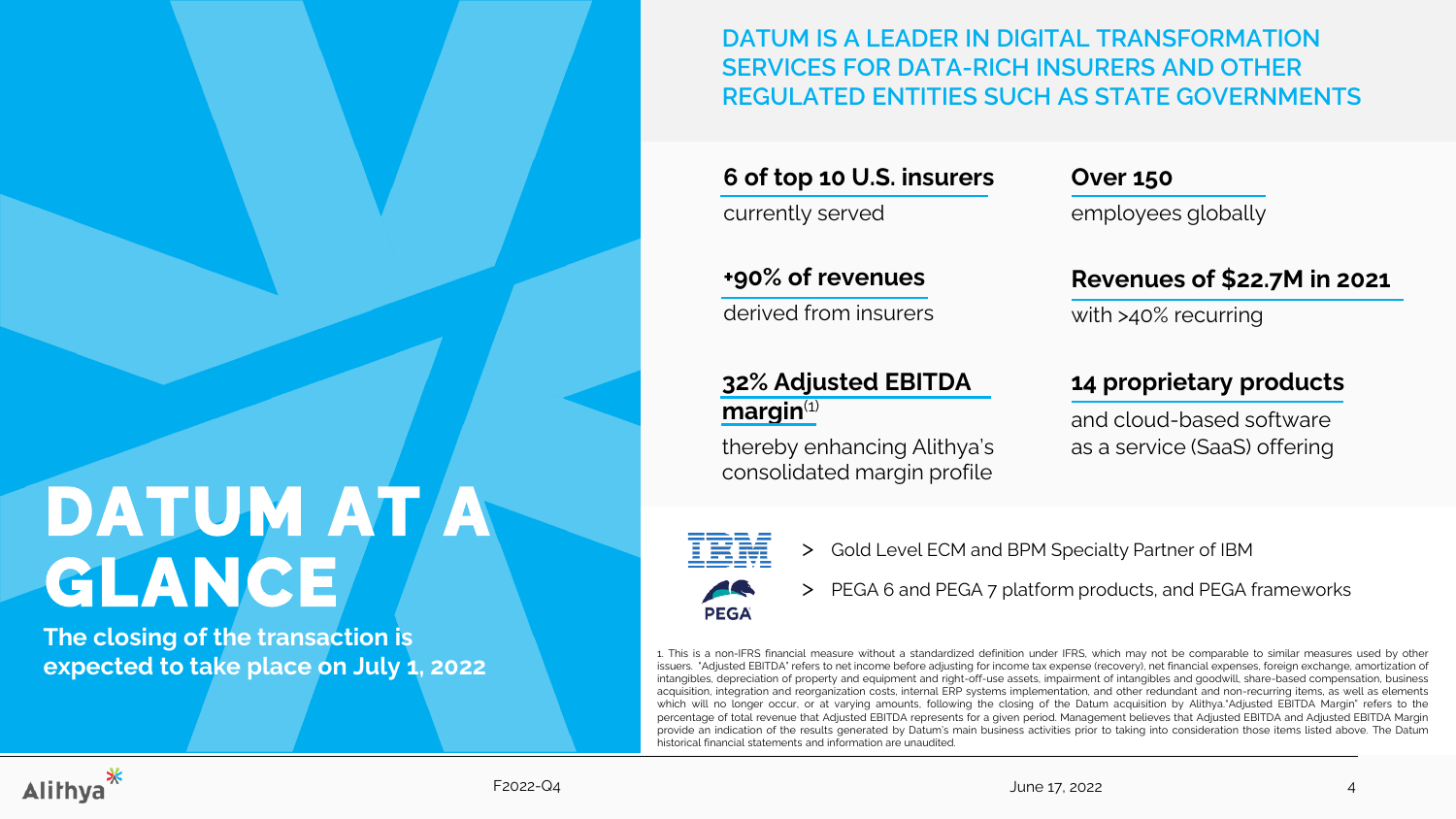## **OUR Q4 TAKEAWAYS**

### **I N D U S T R Y - L E A D I N G G R O W T H**

## **54% YoY growth**

- Bookings<sup>(1)</sup> of \$107.2M, book-tobill ratio $(1)$  of 0.89
- > Bookings record for manufacturing and healthcare verticals
- > 120 new clients during F2022
- Continued momentum in the Oracle and Microsoft practices, as well as synergies reached through the integration of R3D

## **3,700 professionals**

- > Plus 150 professionals from Datum, as at July 1
- > 29% permanent employee growth YoY
- > Received Bronze Certification from Women in Governance
- > Named a finalist for Oracle partner of the year

## **1. CLIENTS 2. PEOPLE 3. INVESTORS**

## **Strong cash generation**

- Record revenues of \$120.0M
- > Record billable hours
- > Revenues from long-term contracts with Beneva and Québecor on target
- > Vitalyst's commercial integration underway
- > Improved financial position for future acquisitions

<sup>(1)</sup> This is a supplemental financial measure. Please refer to the "Forward-Looking Information and Non-IFRS Measures" section of this presentation and to section 5 titled "Non-IFRS and Other Financial Measures" of the MD&A for an explanation of the composition of this supplemental financial measure

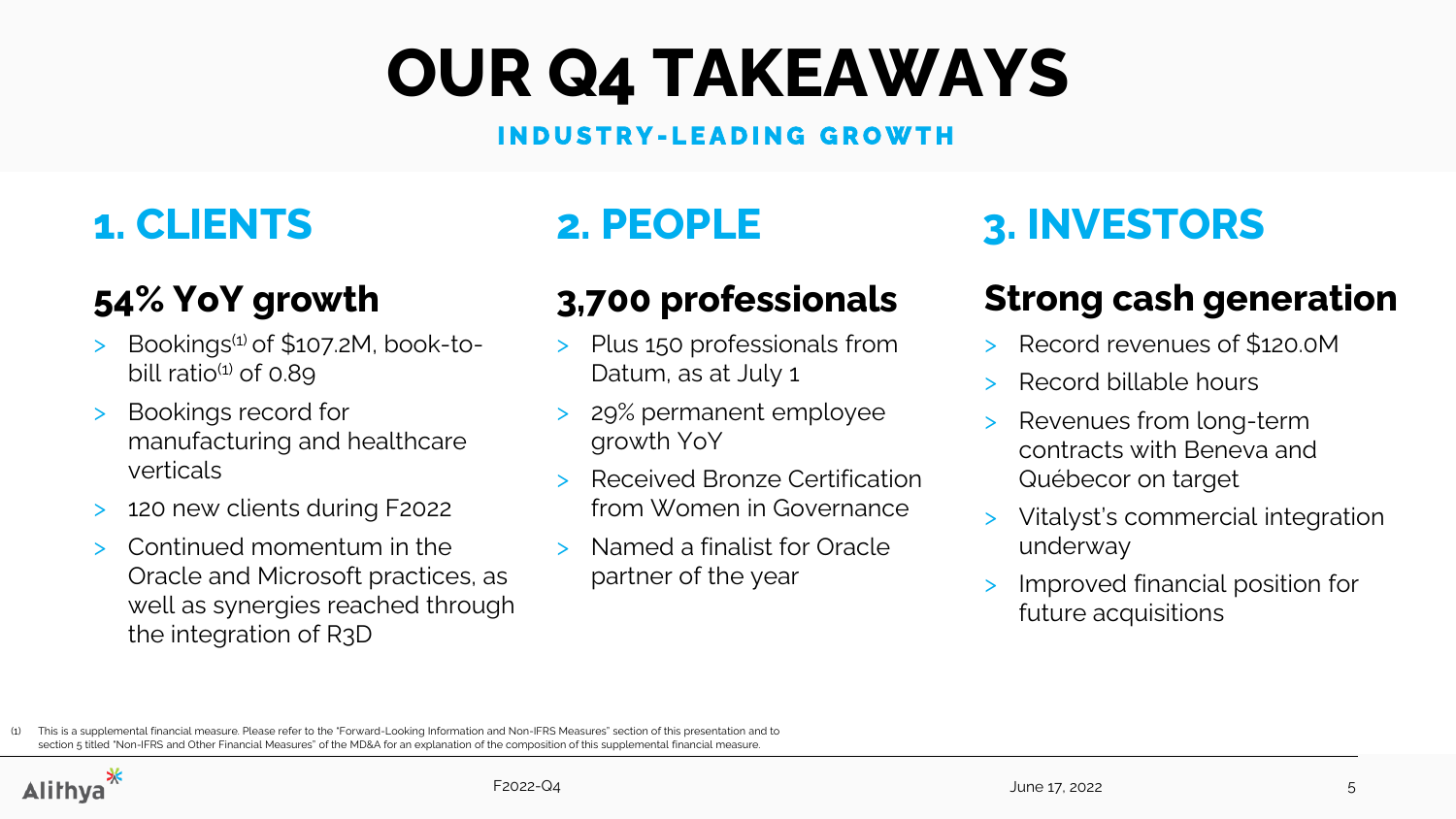# **STRATEGIC PLAN 2021-2024**

**Accelerating our efforts to drive cost efficiencies and synergies across the company**

### **Revenues**

- > Leading organic growth
- > Accretive acquisitions to support profitable growth and x-selling
- \$600M three-year objective

### **Gross Margin(2)**

- > Transition to higher-value services
- > Improvement of employee to subcontractor ratio, incl. offshoring
- > Acquisitions with higher margin profiles

### **SG&A as a Percentage of Revenues(1)**

- > Critical mass reached, with slower increases in some categories
- > Ongoing integration efforts, including short and medium-term cost synergies
- > Future acquisitions with a lower SG&A profile

### **EBITDA(3)**

> All of the above, to 9-13% three-year objective

- This is a supplemental financial measure. Please refer to the "Forward-Looking Information and Non-IFRS Measures" section of this presentation and to section 5 titled "Non-IFRS and Other Financial Measures" of the MD&A for of this supplemental financial measure.
- This reflects the impact of the R3D acquisition, which has a lower historical gross margin. Equals 28.1% when excluding R3D.
- This is a non-IFRS financial measure without a standardized definition under IFRS, which may not be comparable to similar measures used by other issuers. Please refer to the "Forward-Looking Information and Non-IFRS Measur section 5 titled "Non-IFRS and Other Financial Measures" of the MD&A for an explanation of the composition and usefulness of this non-IFRS financial measure and to section 8.7 titled "EBITDA and Adjusted EBITDA" of the MD& the most directly comparable IFRS measure.

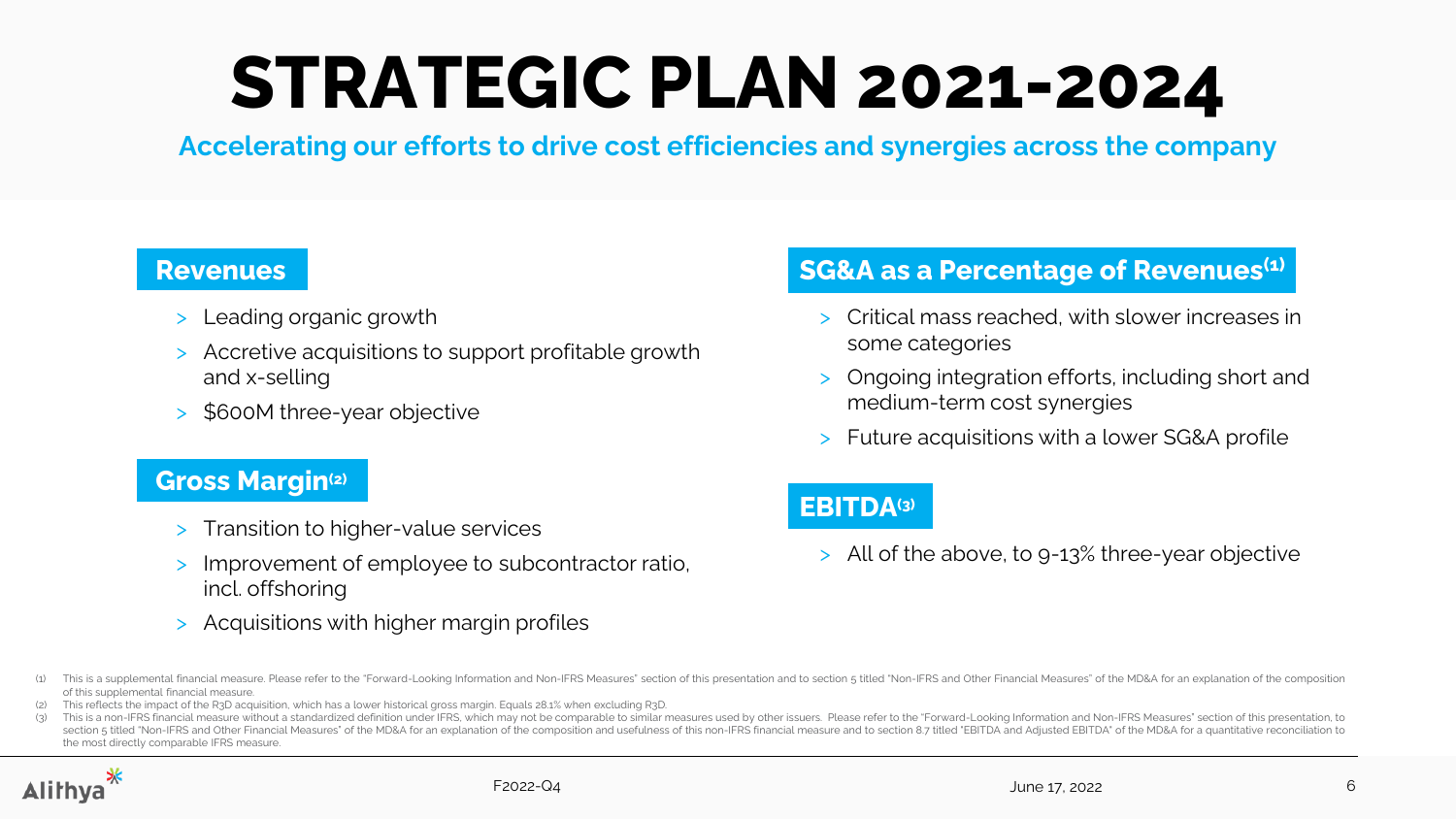## **QUARTERLY PERFORMANCE**

|                                     | <b>F2022-Q4</b> | <b>F2021-Q4</b> |         |                                                  |                                                                                                                                                                                                                                             |
|-------------------------------------|-----------------|-----------------|---------|--------------------------------------------------|---------------------------------------------------------------------------------------------------------------------------------------------------------------------------------------------------------------------------------------------|
| <b>REVENUES</b>                     | \$120.0M        | \$78.0M         | 54.0%   | $\blacksquare$                                   | Organic growth in all areas<br>Revenues from the R3D acquisition, and growth from the two long-<br>term contracts with Beneva and Québecor<br>Revenues of \$5.0M from the Vitalyst acquisition<br>Record quarter for international revenues |
| <b>GROSS</b><br><b>MARGIN</b>       | \$31.1M         | \$23.5M         | 32.3%   | $\blacktriangledown$                             | Increased gross margins internationally and positive margin<br>impact from the Vitalyst acquisition<br>Driven in part by R3D's acquisition, whose revenues historically show<br>a higher proportion from billable subcontractors            |
|                                     | 25.9%           | 30.1%           | 420 bps | $\blacktriangledown$<br>$\blacktriangledown$     | Increased reliance on subcontractors due to high demand for<br>Alithya's services, coupled with tightening labour market<br>Some wage subsidies received in F2021-Q4                                                                        |
| <b>ADJUSTED</b><br><b>EBITDA(1)</b> | \$6.0M          | \$3.3M          | 81.8%   | $\blacksquare$<br>margin<br>$\blacktriangledown$ | Contribution from the Vitalyst acquisition and increased gross<br>Partially offset by increased SG&A expenses                                                                                                                               |
| <b>NET LOSS</b>                     | (S7.3M)         | (S2.5M)         | nm      | C                                                | Increased SG&A expenses, business acquisition, integration and<br>reorganization costs, depreciation and amortization, net financial<br>expenses, and decreased income tax recovery<br>Increased gross margin                               |

(1) This is a non-IFRS financial measure without a standardized definition under IFRS, which may not be comparable to similar measures used by other issuers. Please refer to the "Forward-Looking Information and Non-IFRS Me TRS and Other Financial Measures" of the MD&A for a explanation of the composition and usefulness of this non-IFRS financial measure and to section 8.7 titled "EBITDA" of the MD&A for a quantitative reconciliation to the m

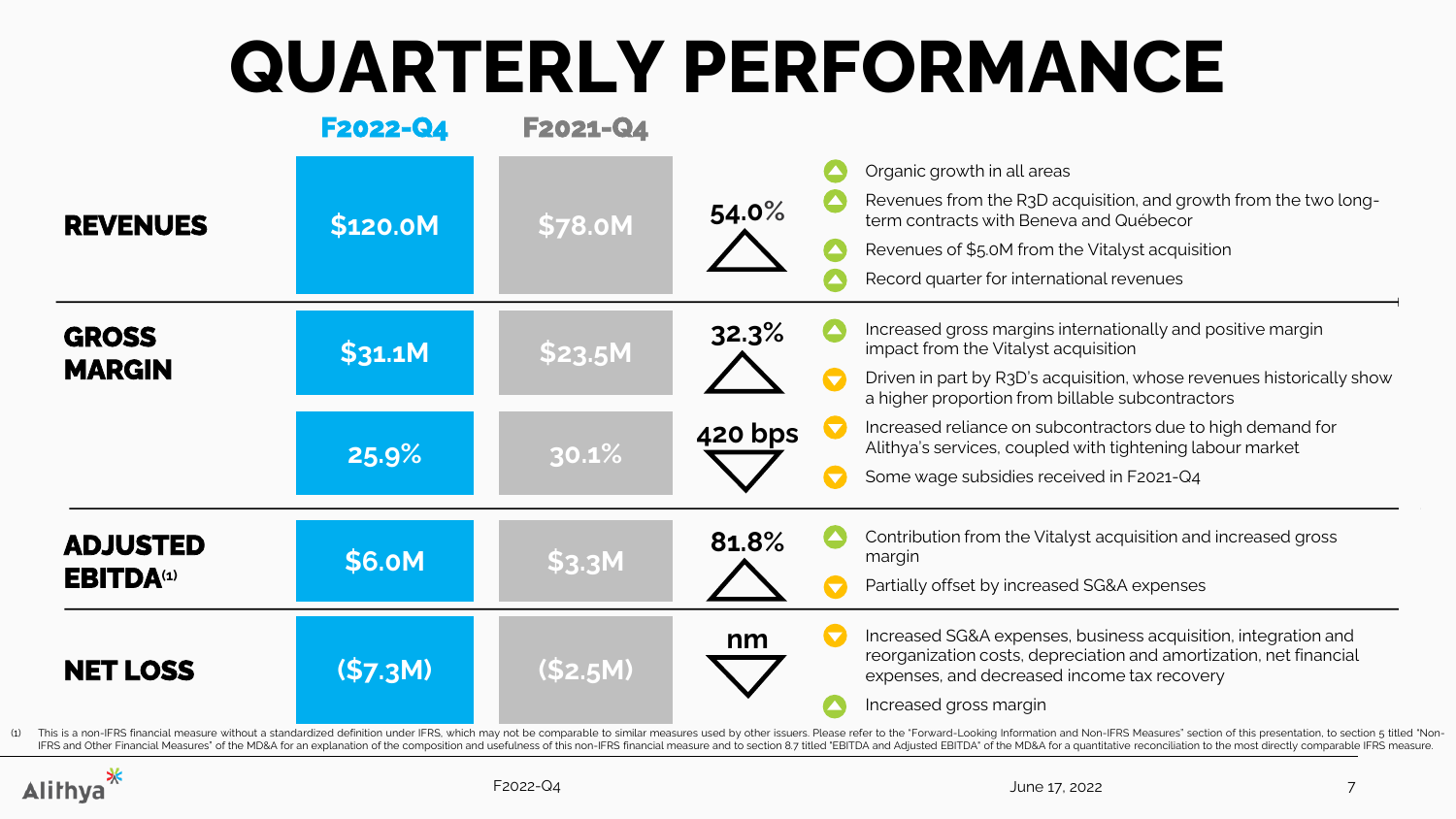# **LONG-TERM PERFORMANCE TRENDS**



(1) This is a supplemental financial measure. Please refer to the "Forward-Looking Information and Non-IFRS Measures" section of this presentation and section 5 titled "Non-IFRS and Other Financial Measures" of the MD&A for an explanation of the composition of this supplemental financial measure..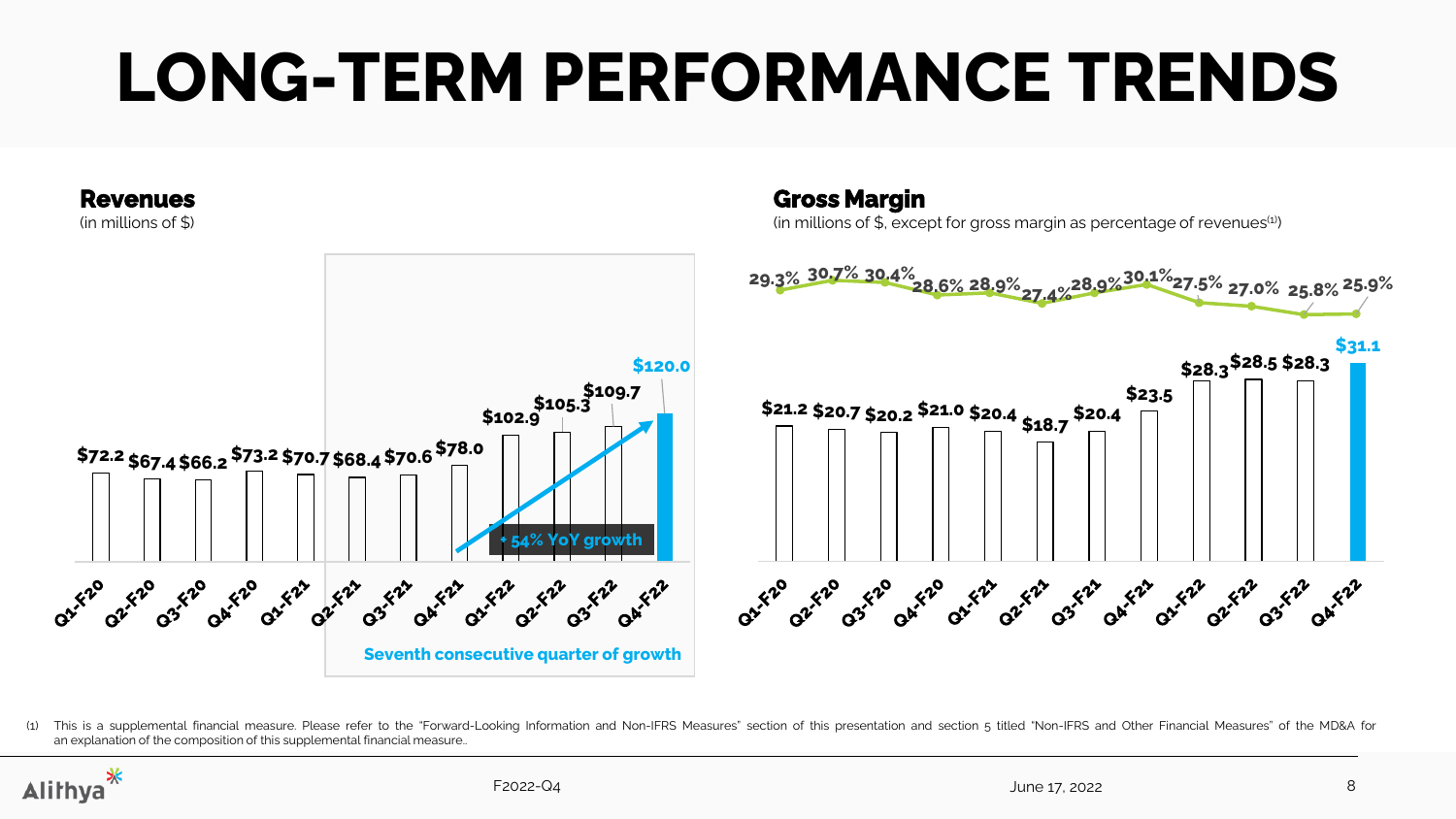# **LONG-TERM PERFORMANCE TREND**



This reflects the impact of the R3D acquisition, which has a lower historical gross margin.

Includes forgiveness of PPP loans in an amount of \$5.9M.

(3) Includes \$6.1M of non-recurring expenses.

### Alifhya

### **THE ALITHYA PLAYBOOK**

### **Revenues**

- > Leading organic growth
- > Accretive acquisitions to support profitable growth and x-selling
- > \$600M three-year objective

### **Gross Margin(1)**

- > Transition to higher-value services
- > Improvement of employee to subcontractor ratio, incl. offshoring
- > Future acquisitions with higher margin profiles

### **SG&A as a Percentage of Revenues**

- > Critical mass reached, with slower increases in some categories, and increased focus on synergies and scale efficiencies
- > Ongoing integration efforts, including mid/long-term rent reductions
- > Future acquisitions with lower SG&A profile

### **EBITDA**

> All of the above, to 9-13% three-year objective to 2024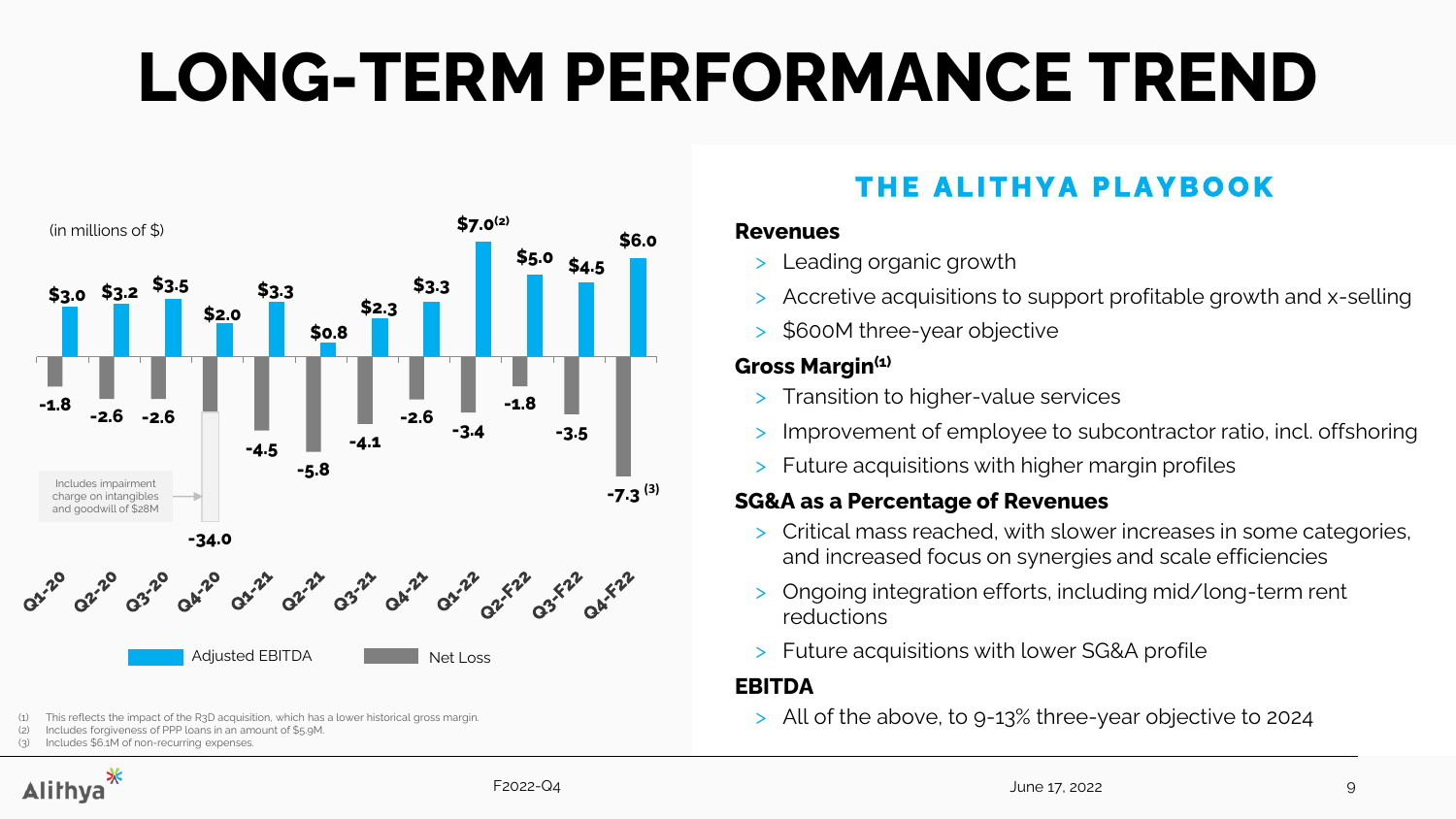# **LIQUIDITY AND FINANCIAL POSITION**

- > Net cash used in operating activities in Q4 0f **\$4.8M**
	- > Reflects non-recurring SG&A expenses of \$6.1M
	- > Also reflects negative working capital variations of \$2.6M, to be expected considering strong organic growth

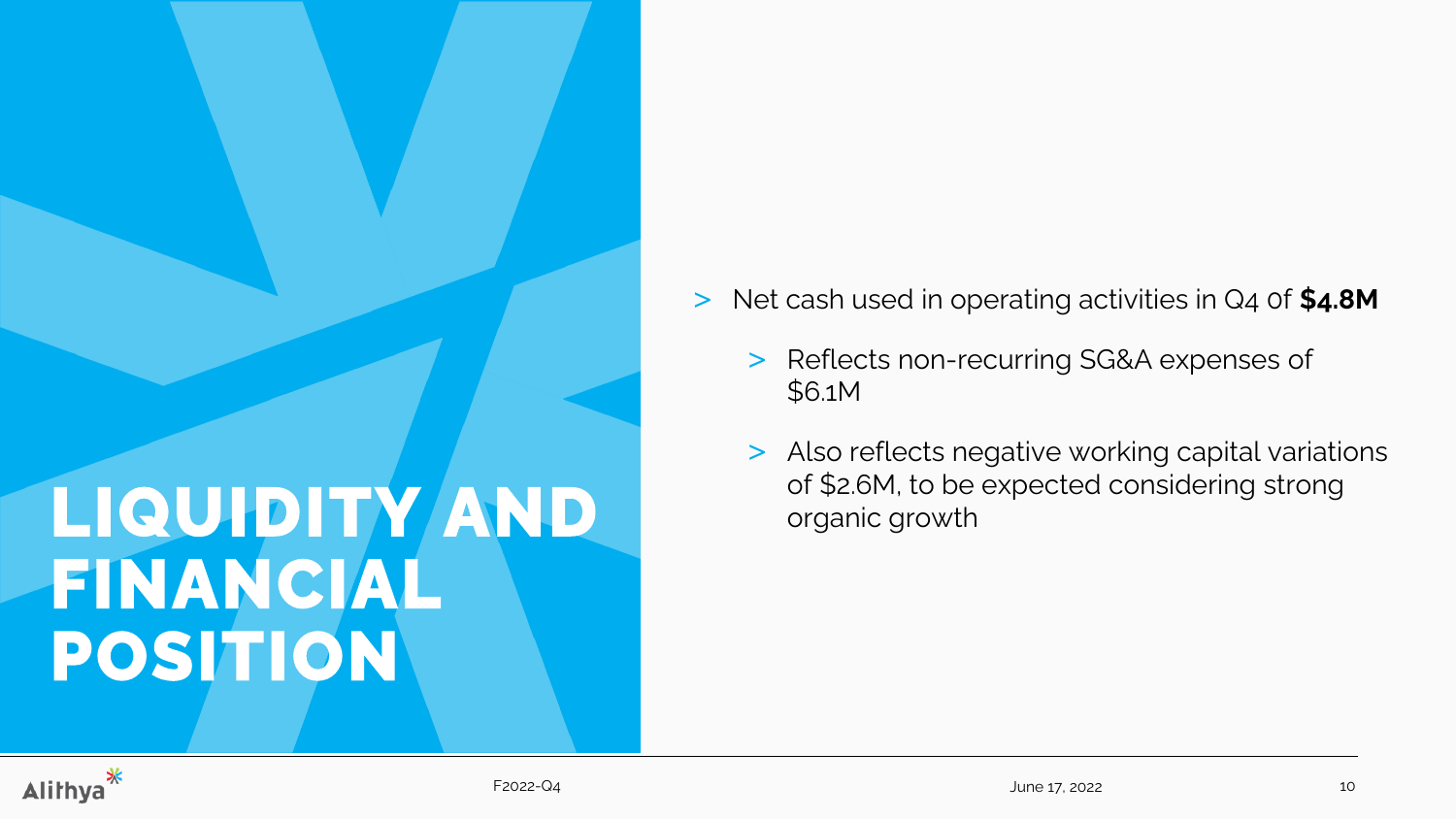

- Long-term debt of \$106.7M, including current portion but excluding lease liabilities, an increase from **\$61.6M** as at Dec. 31, 2021
- Net bank borrowing<sup>(1)</sup> increased to **\$45.7M**, from **\$13.9M** as at Dec. 31, 2021
	- > Out of our \$125M revolving credit facility
- Increase in debt caused by acquisitions, cash flow from operations with a high amount of non-recurring expenses in Q4, and increase in cash balance
	- > Minus January share issuance, done in conjunction with the Vitalyst acquisition
- Despite increase in debt, the Long-term debt / TTM Pro Forma Adjusted EBITDA ratio<sup>(2)</sup> remains low, because of Vitalyst's historical profitability
- (1) This is a non-IFRS financial measure without a standardized definition under IFRS, which may not be comparable to similar measures used by other issuers. Please refer to the "Forward-Looking Information and Non-IFRS Measures" section of this presentation, to section 5 titled "Non-IFRS and Other Financial Measures" of the MD&A for an explanation of the composition and usefulness of this non-IFRS financial measure and to section 10.6 titled "Long-Term Debt and Net Bank Borrowing" of the MD&A for a quantitative reconciliation to the most directly comparable IFRS measure.
- (2) This is a non-IFRS ratio without a standardized definition under IFRS, which may not be comparable to similar measures used by other issuers. Longterm debt/TTM Pro Forma Adjusted EBITDA ratio is calculated by dividing Long-term debt by Adjusted EBITDA, on a trailing twelve-month basis, plus the Adjusted EBITDA from acquisitions, for the same period. Management believes that this ratio provides information as to the company's leverage levels, similar to bank covenants.

## **LIQUIDITY AND FINANCIAL POSITION**